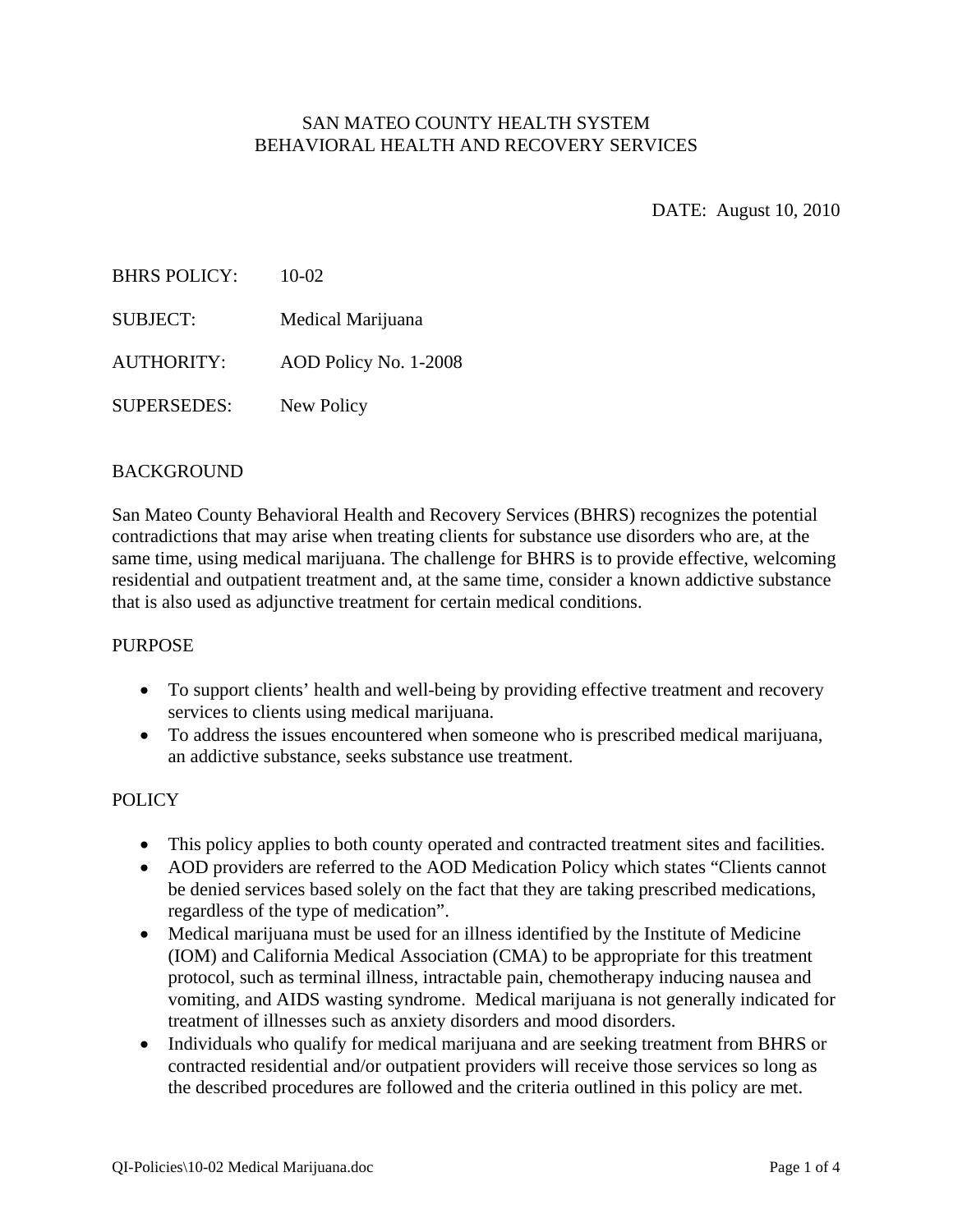- In order to avoid the negative impact of smoking marijuana on others (physically and psychologically), clients will only be admitted into residential settings when their medical marijuana is administered in an oral form, most commonly dronabinol (trade named Marinol), an FDA approved pill form of THC for use with certain conditions.
- All clients in residential substance abuse treatment using medical marijuana must sign a treatment agreement (sample attached).
- Female Clients even though BHRS is not prescribing medical marijuana, it is appropriate and prudent client care to discuss the possible risks to a fetus or to a child being nursed incurred by smoking or ingesting cannabis. Use of dronabinol (Marinol) is not recommended for nursing mothers (product information – MARINOL ® oral capsules  $-2006$ ).

## **CRITERIA**

- Substance Abuse Treatment Outpatient Services
	- o The client must sign an Authorization to Disclose (Release of Information) between the BHRS self-operated or contracted program and the client's physician to discuss the reasons for and appropriate use of medical marijuana.
	- o The client must present a valid copy of his/her medical marijuana card verifying the client's need for medical marijuana. NOTE: Medical Marijuana Identification Cards are valid for one year. Once the card has expired, clients must apply for new cards through their prescribing physicians and should present the card to the BHRS provider at the next visit.
	- o If a client who is currently receiving BHRS services no longer has a prescribing physician, the client may be referred to primary care within San Mateo County to obtain a Primary Care Physician.
	- o The use of medical marijuana must not impair the ability of the client to fully participate in all aspects of the treatment program.
	- o In order to maximize the client's ability to participate effectively in treatment programs, medical marijuana should be taken/used no closer than 4 hours before the treatment session.
	- o If a client appears impaired during a treatment session, whether individual or group, the client may be asked to leave the session.
	- o In some circumstances, being asked to leave a session may be considered a failure to comply with a treatment agreement and may result in discharge from the program.
- Residential Services
	- o The client must sign an Authorization to Disclose (Release of Information) between the BHRS self-operated or contracted program and the client's physician to discuss the reasons for and appropriate use of medical marijuana.
	- o The client must present a valid copy of his/her medical marijuana card verifying the client's need for medical marijuana. NOTE: Medical Marijuana Identification Cards are valid for one year. Once the card has expired, clients must apply for a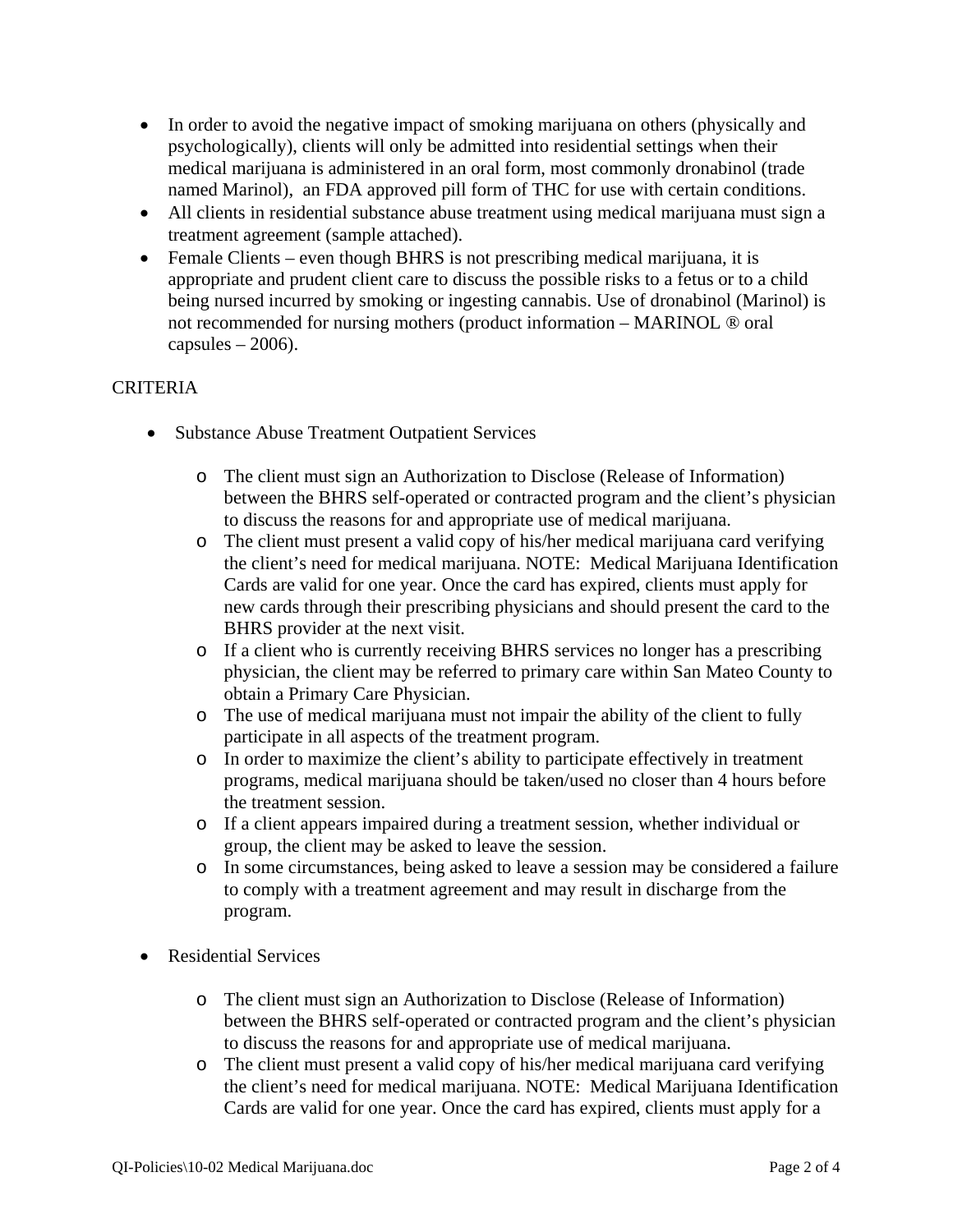new card through their prescribing physician and should present the card to the BHRS provider at the next visit.

- o If a client who is currently receiving BHRS services no longer has a prescribing physician, the client may be referred to primary care within San Mateo County to obtain a Primary Care Physician.
- o If the client has not met the above requirements, then medical marijuana will not be allowed in the residential setting. In this circumstance, please consult with your BHRS analyst/manager for assistance and further direction.
- o Clients may not smoke medical marijuana while participating in any aspect of the residential treatment program. Clients needing medical marijuana must agree to take the ADA approved drug, dronabinol (Marinol), which is available in pill form. If indicated, it is the client's responsibility to communicate with their prescribing physician and arrange for the switch to the pill form, prior to acceptance in the residential program.
- o The use of medical marijuana must not impair the ability of the client to fully participate in all aspects of the treatment program.
- o If a client appears impaired during a treatment session, whether individual or group, or unable to participate in the treatment milieu, the client may be asked to leave the session.
- o In some circumstances, being asked to leave a session may be considered a failure to comply with a treatment agreement and may result in discharge from the program.

# PROCEDURE FOR CLIENTS IN RESIDENTIAL CARE

- For the Primary Counselor
	- 1. Have the client sign a release of information to communicate with the physician who authorizes the use of marijuana for a medical condition.
	- 2. Communication with the prescribing physician is a practice standard in order to assure the ongoing health and safety of the client using medical marijuana and that of others in the program.
	- 3. Make a good faith effort to obtain documentation from the client's physician that traditional medications have failed to provide relief and that a medical exam with that finding is documented.
	- 4. Make a good faith effort to obtain an authorization letter for the use of medical marijuana from the client's physician that documents the diagnosis and includes a beginning and expected end date for the course of treatment.
	- 5. Provide documentation of your efforts to communicate with the prescribing physician to your Clinical Supervisor for review and approval.
	- 6. If the client is approved for admission into the program, document in the client's chart that he/she may use medical marijuana as an adjunct to treatment of medical conditions.
	- 7. Monitor timeline for approved use of medical marijuana and inform the client and Clinical Supervisor when approaching the end date.
	- 8. Monitor the effective date of the Medical Marijuana card.